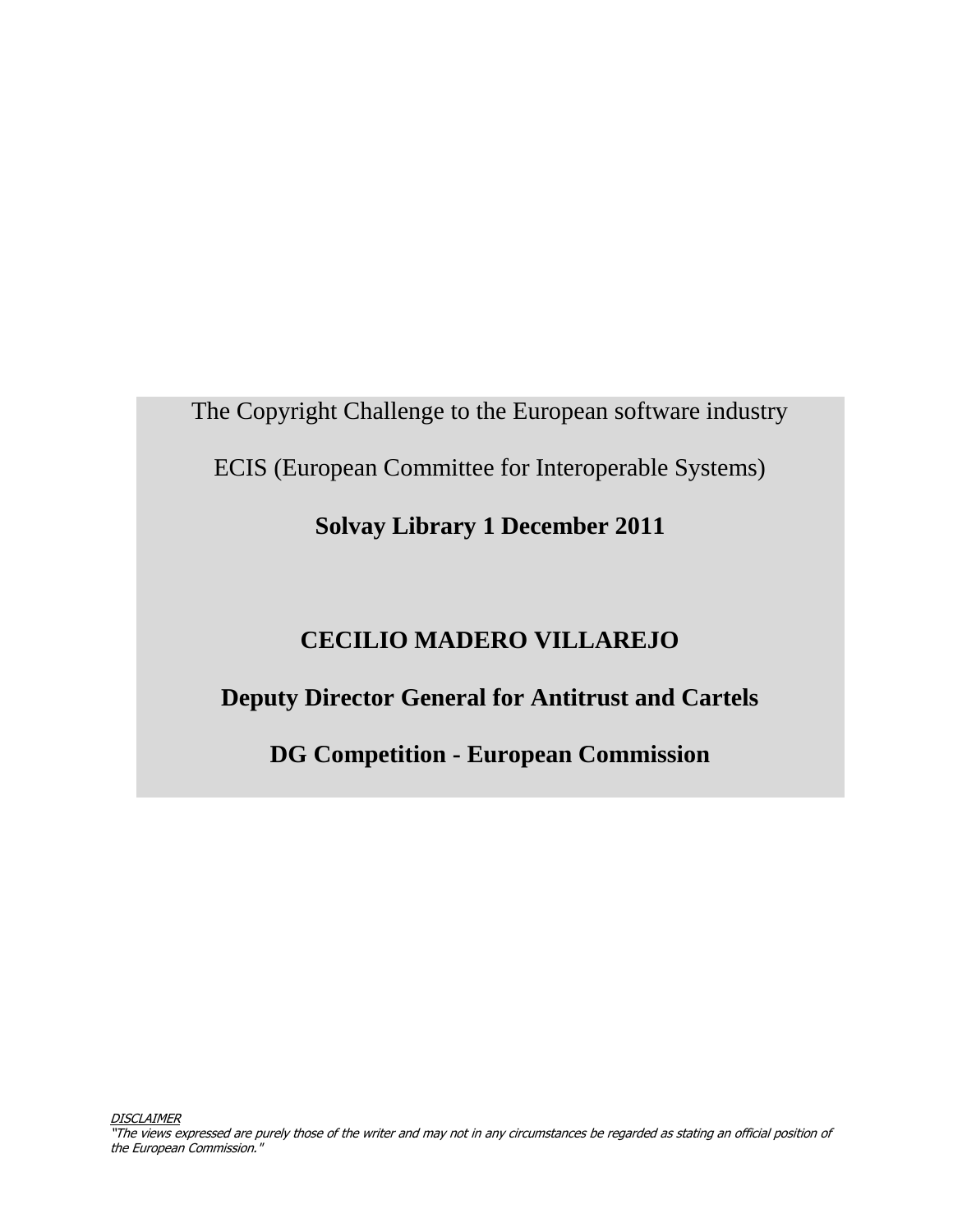- I am pleased that you have invited me to this event celebrating ECIS' 20 anniversary. This provides me with an excellent opportunity not only to commend ECIS' members for their valuable contributions to the debate on interoperability issues over the last 20 years but also to highlight the importance the Commission attaches to fostering interoperability for the benefit of competition and European consumers.
- 20 years ago ECIS was founded at the end of a heated debate on the software copyright directive. The topic of software interoperability featured very prominently in this debate with some arguing for broad interoperability exceptions from copyright and others seeing no need for such exceptions at all. As you all know the debate ended with a compromise and the adoption of Articles 5 and 6 of the directive which I think after 20 years can still be considered a landmark piece of EU legislation in terms of interoperability which other jurisdictions (such as the US) don't have and possibly envy us for.
- That was 20 years ago but, as the recent SAS case shows, issues around the interpretation of the software copyright directive remain highly topical today. The recent opinion of AG Bot in the SAS case could, if followed by the Court, provide welcome clarifications on the interpretation of the directive. AG Bot's view that the functionalities of a computer programme and the programming language cannot be protected under copyright and the confirmation that Article 5(3) of the directive can be invoked in order to determine the ideas and principles underlying a programme willcertainly prove useful in future cases on interoperability. But of course it is for the Court to decide. DG Competition is subject to the scrutiny of the Court of Justice and the General Court in all of its cases so their guidance on these issues will be very much welcomed.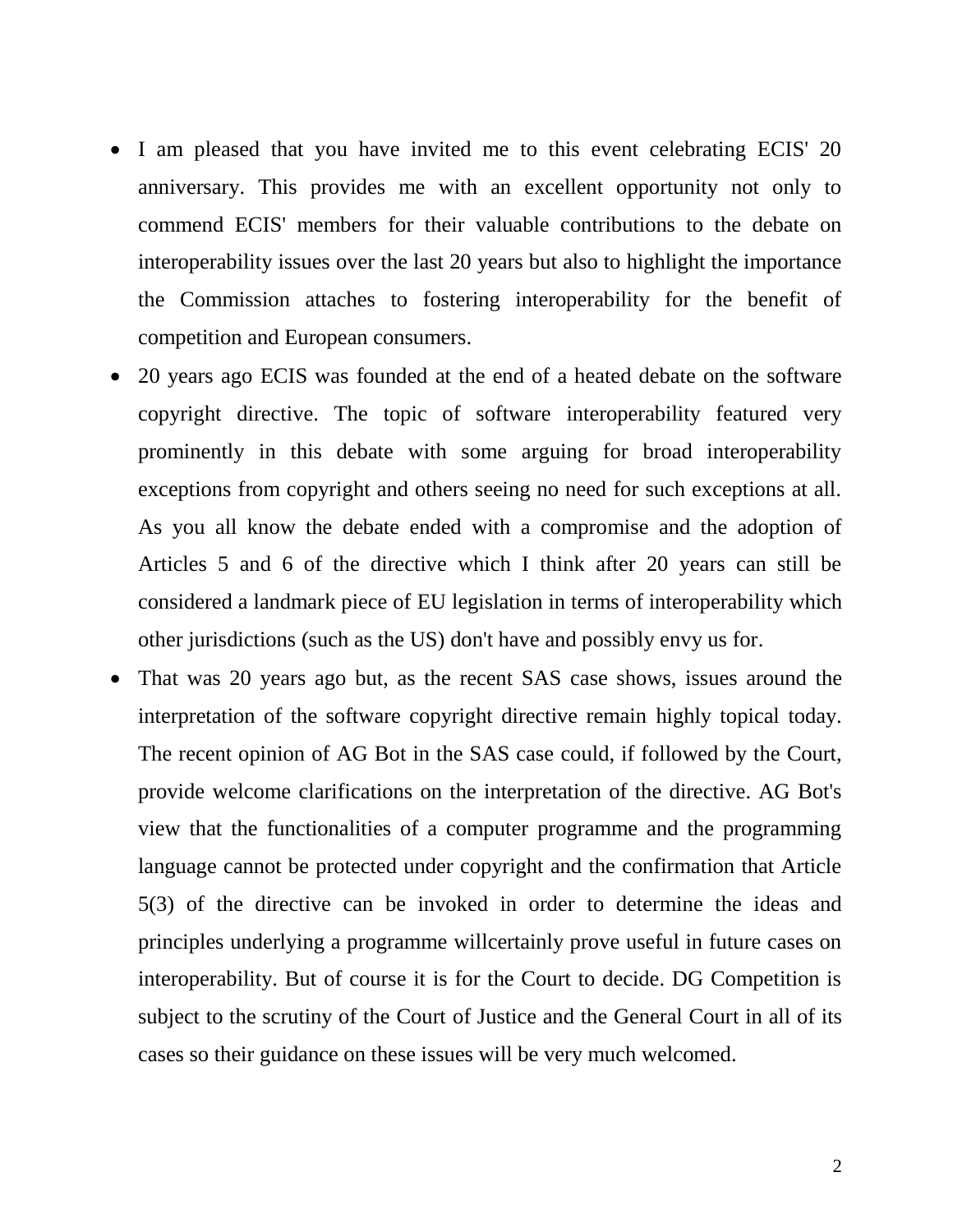- However the debate on interoperability nowadays has moved on beyond copyright issues. It is undeniable that with the arrival on the markets of smartphones, tablet computers and especially cloud computing services interoperability between various devices and services has become more critical then ever for consumers but also enterprises and governments in order to avoid vendor lock-in and to benefit from competition.
- The debate today, at least within the EU institutions, is therefore not anymore on whether interoperability is necessary but on how and through which policies to best achieve it. To unleash the benefits of software interoperability in terms of more choice and competition is today a commonly accepted policy goal within the EU institutions.
- It is sometimes argued (when discussing the role of antitrust authorities) that competition law enforcement does not provide the right tools for intervention in fast moving high technology markets and that antitrust regulators should be very careful with interventions in order not to stifle innovation and punish successful first movers.
- In fact, high tech industries are often prone to network and lock-in effects, which may in turn lead to the creation of market power and incentivise companies to abuse such power, and there may indeed be a need to be particularly vigilant in this sector.
- In the recent the TeliaSonera judgment the European Court of Justice exactly underlined this point in stating that: "*Particularly in a rapidly growing market, Article 102 TFEU requires action as quickly as possible, to prevent the formation and consolidation in that market of a competitive structure distorted by the abusive strategy of an undertaking which has a dominant position on that market or on a closely linked neighbouring market, in other words it requires*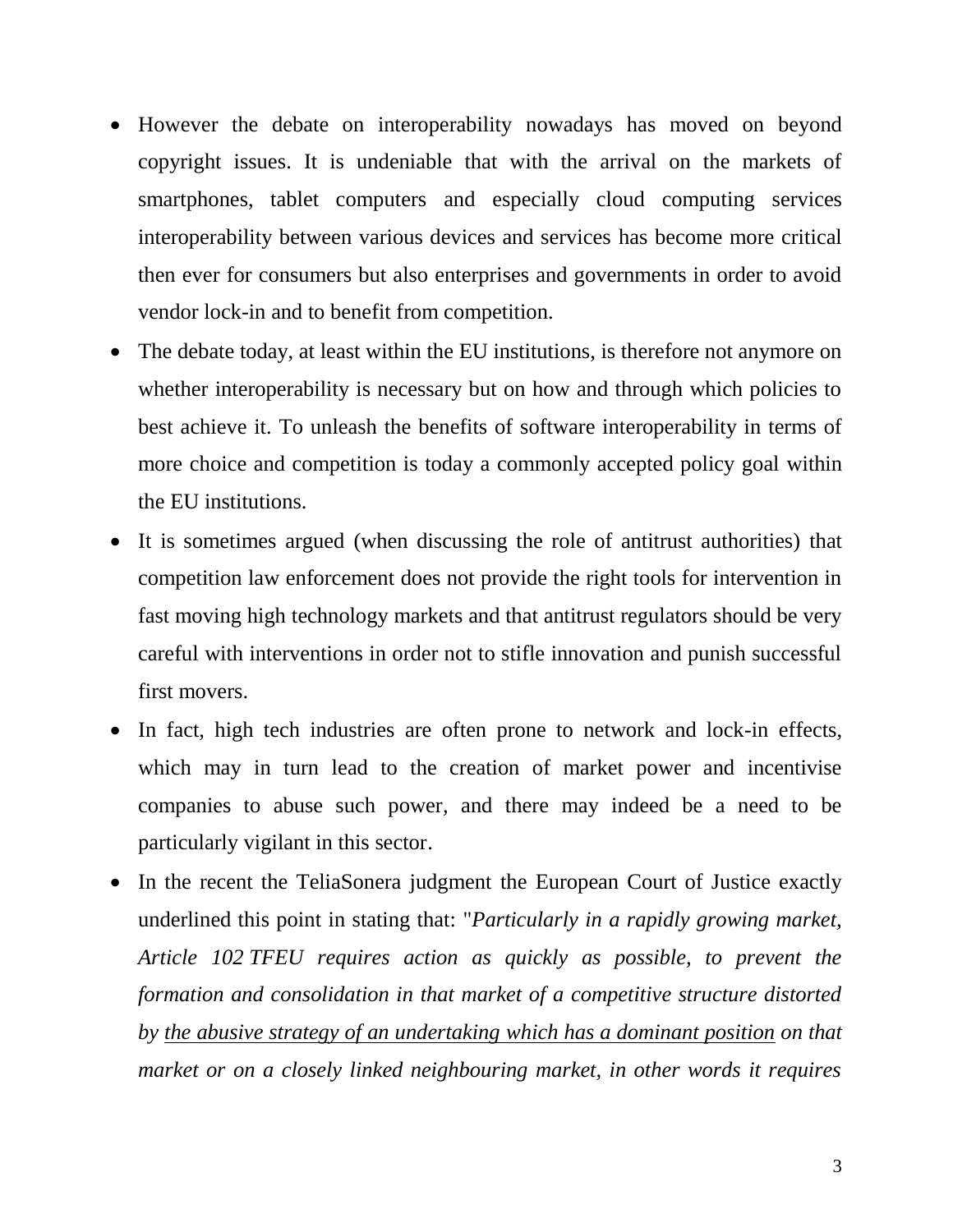*action before the anti-competitive effects of that strategy are realized* (Judgment C-52/09, TeliaSonera, para. 108)

- The refusal by a dominant company to share interoperability information with its competitors, in particular when the technology of the dominant company has become a de facto standard, might be an instance where competition law intervention is merited in order to avoid lock-in and to preserve consumer choice.
- Having said that (and adding to the complexity of this matter) non-compatibility of competing products is however not necessarily a competition issue if there is no abuse of a dominant position.
- If one looks at the different eras of computing over the last decades it is remarkable that in every era from mainframes to distributed computing there was intervention by antitrust regulators in order to ensure interoperability. In 1984 the Commission settled a case with IBM, which dominated the computer market with its mainframes. IBM's undertaking foresaw the disclosure of software and hardware interfaces in order to ensure interoperability with its mainframes. In 2004 the Commission adopted the Microsoft decision which ordered Microsoft to disclose interoperability information for its PC and server operating system. More recently in the Intel/McAfee merger the Commission ensured by means of remedies that interoperability information would be available to competing security software vendors.
- In all these interventions the Commission was careful to strike a balance between the incentives to innovate of the concerned companies and the need to ensure fair competition.
- In Microsoft the General Court agreed with the Commission that the disclosure of the interoperability information would not have had any impact on Microsoft's incentives to innovate. This is actually confirmed by Microsoft's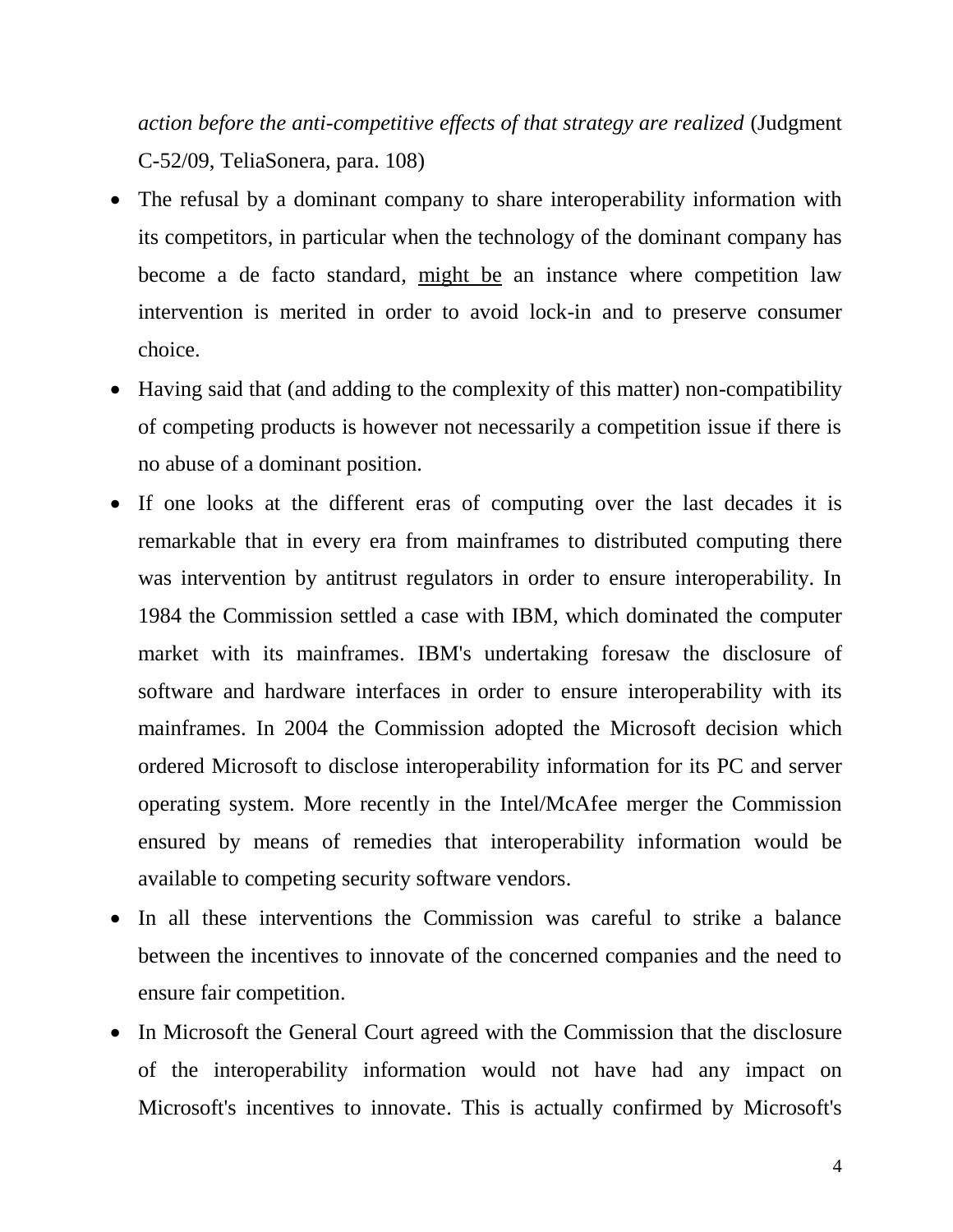statements and actions after the Court's judgment. I have noted with interest that Microsoft has recently contributed code to the Samba open source project which works on interoperability with Windows servers.

- I make reference to these examples of past interventions in order to show that competition law enforcement has its role to play in fostering interoperability, but I should also stress that prevention is generally better then healing.
- As I said earlier interoperability will become more important in future especially in the wake of cloud computing so as too make sure that the markets remain open and users can benefit from competition. One way to achieve more interoperability without antitrust intervention is certainly to use open standards. The Commission has recently in the new Horizontal Guidelines set out the main features of a standardisation process in order to be compliant with competition law, namely a transparent process with unrestricted participation and availability of the result on FRAND terms. The use of standards that are created under such conditions should go a long way of ensuring interoperability in particular in view of the development of various cloud computing services.
- However antitrust authorities will have to remain vigilant as to possible abuses of the standard setting process and/or standard essential intellectual property. We witness at the moment what is referred to in the media as a "patent war" in the mobile telephony markets. I understand that in some of the lawsuits between various market players patents which are essential to an interoperability standard (3Gmobile telephony) and on which a FRAND commitment has been given during standard setting, are invoked against competitors. I would say that these are circumstances which merit closer scrutiny from antitrust authorities in order to make sure that innovation is not stifled.